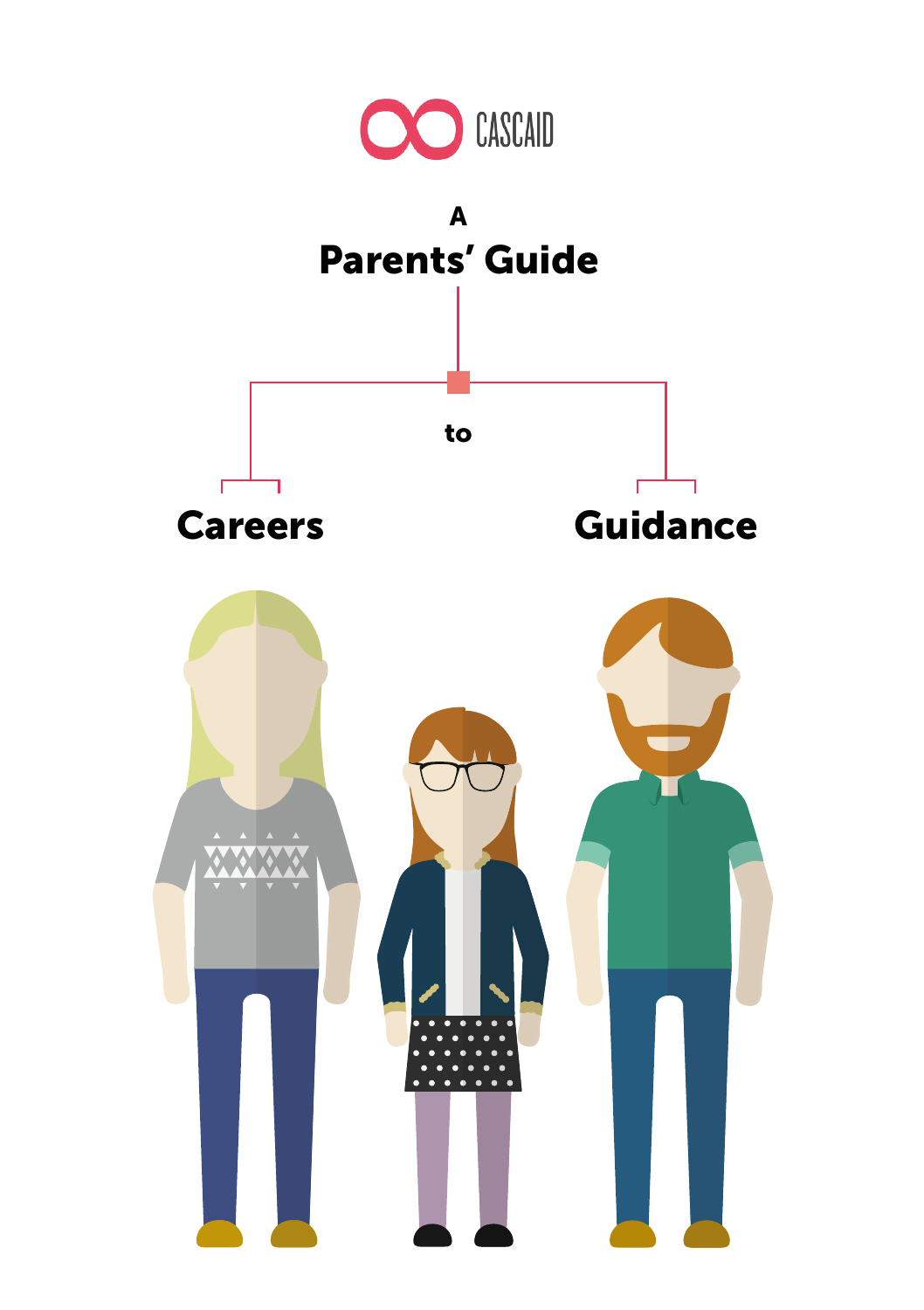The decisions young people make from an early stage at school can have a big impact on their future career choices and happiness. As parents you have a vital role to play in this career journey.

This guide is designed to provide an overview of how you, as parents, can help support your son or daughter with these important choices.

#### All schools in England have a statutory duty to provide access to careers guidance for pupils from year 8 up until the age of 18.

Schools are expected to provide impartial and independent careers guidance which includes a range of careers-related activities which encourage engagement with local employers/work-based education and apprenticeship providers, to help students gain valuable work experience and insight to the world of work.

Your child's school may provide careers guidance through an appointed careers co-ordinator, teacher or adviser.

Pupils should also have access to an independent and external source of guidance to help them with their options. The careers guidance provided should be the most suitable support for the pupil and their circumstances.

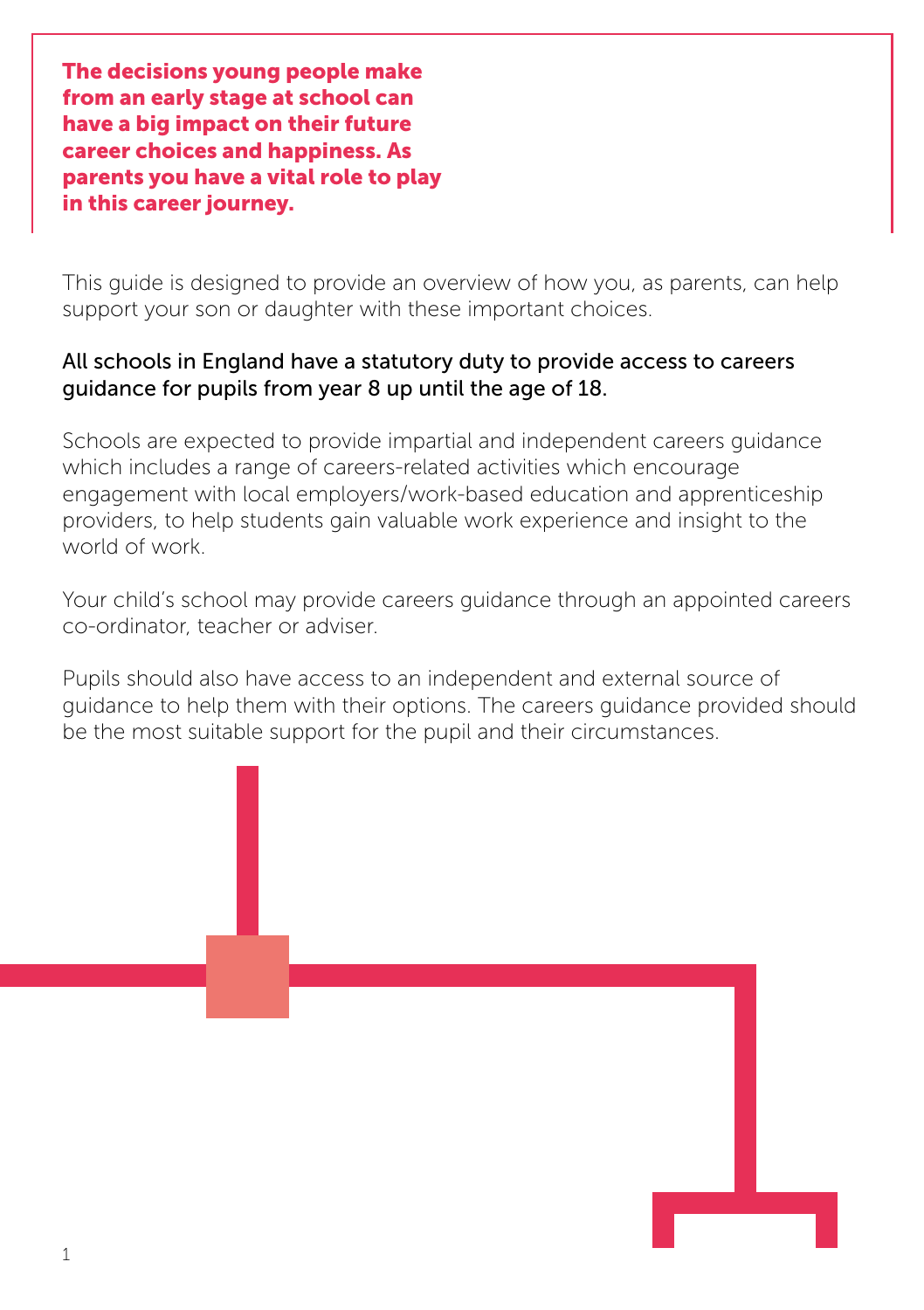## Helping your child with their future options

Young people today have more options available for their future than ever before but there are factors that affect them. With an ever-changing workplace landscape, it is even more important for them to make informed choices for their education, training and employment.

While for many young people a career may seem a long way off, decisions they make about education and training now may affect their options later on.

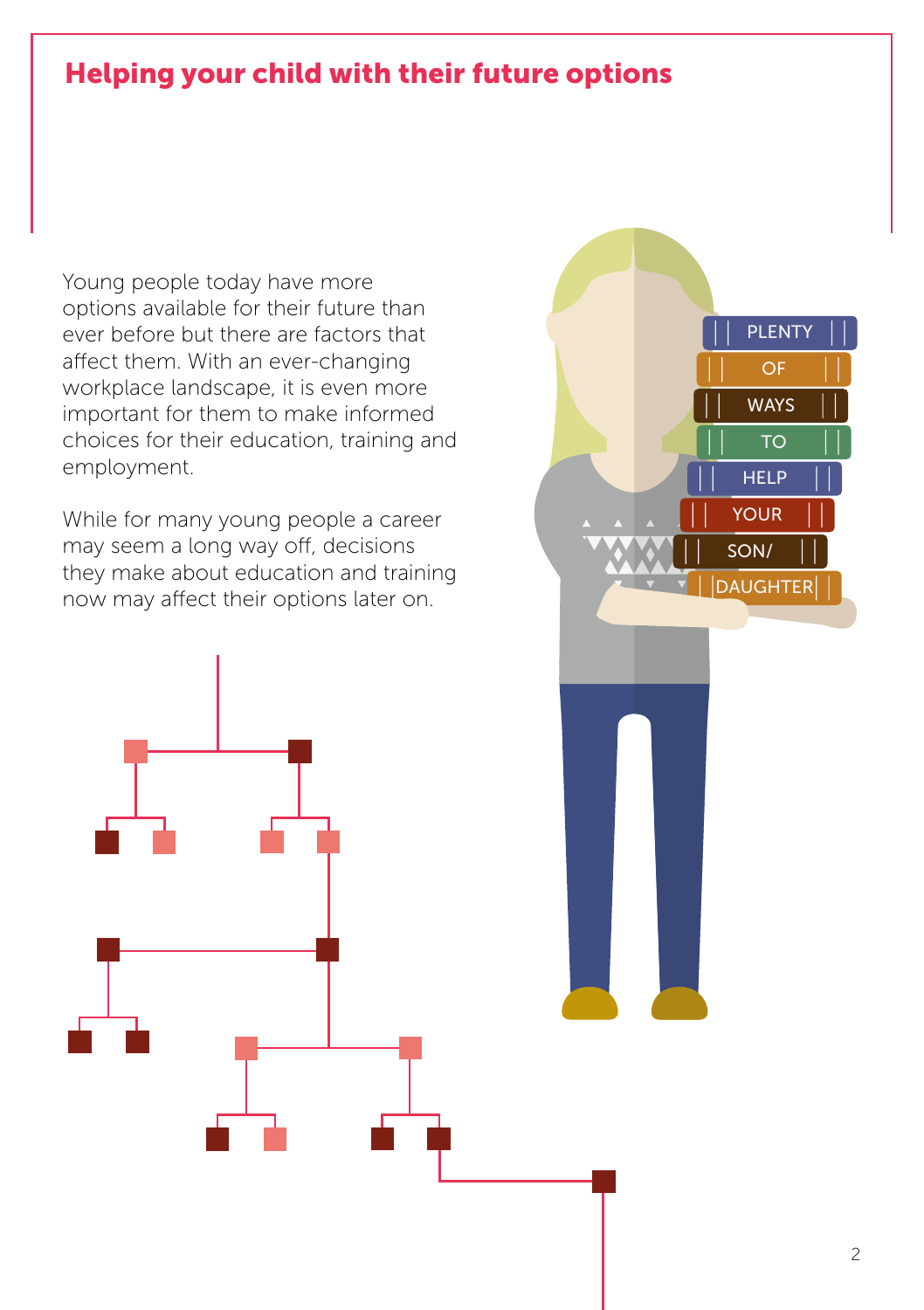#### How you can help

As they make choices and plans for the future, young people need support from the people who know them best; their families.

Research undertaken by GTI Media in 2014 showed parents exerting increasing influence on a child's education and career decisions. Only 5% of the young people surveyed said they ignored their parents' wishes when choosing a career. The research also stated that parents exert most influence on their children's choice of university and degree, least influence on their choice of employer.\*

> \* Parental influence on children's academic and employment choices, December 2014, GTI Media Research

There are many ways that you can offer support with choices. Here are a few ideas:

| Outside of school hours.<br>encourage your son or daughter<br>to find out about what courses,<br>jobs and training opportunities<br>are available locally. Your local<br>authority may provide information<br>on local options on their website.<br>Encourage your son/daughter to<br>explore all of the learning options<br>available to them at 14 and 16.<br>Post-16 education or training is<br>now compulsory. | Make an appointment to speak<br>to a member of the careers<br>department at the next parents'<br>evening. They will be able to<br>answer any questions you have<br>about career plans.                              |
|---------------------------------------------------------------------------------------------------------------------------------------------------------------------------------------------------------------------------------------------------------------------------------------------------------------------------------------------------------------------------------------------------------------------|---------------------------------------------------------------------------------------------------------------------------------------------------------------------------------------------------------------------|
| Find out about what choices your<br>child has to make in Year 8/9. They<br>will usually be asked to choose<br>from a selection of GCSE subjects<br>which they want to study in year<br>10 and 11. Most students will                                                                                                                                                                                                | Make the most of open day<br>opportunities. Your son or<br>daughter may be considering post-<br>16 study at a different institution to<br>their current school/college and<br>it is important to explore all of the |

options.

have compulsory subjects which they have to study along with a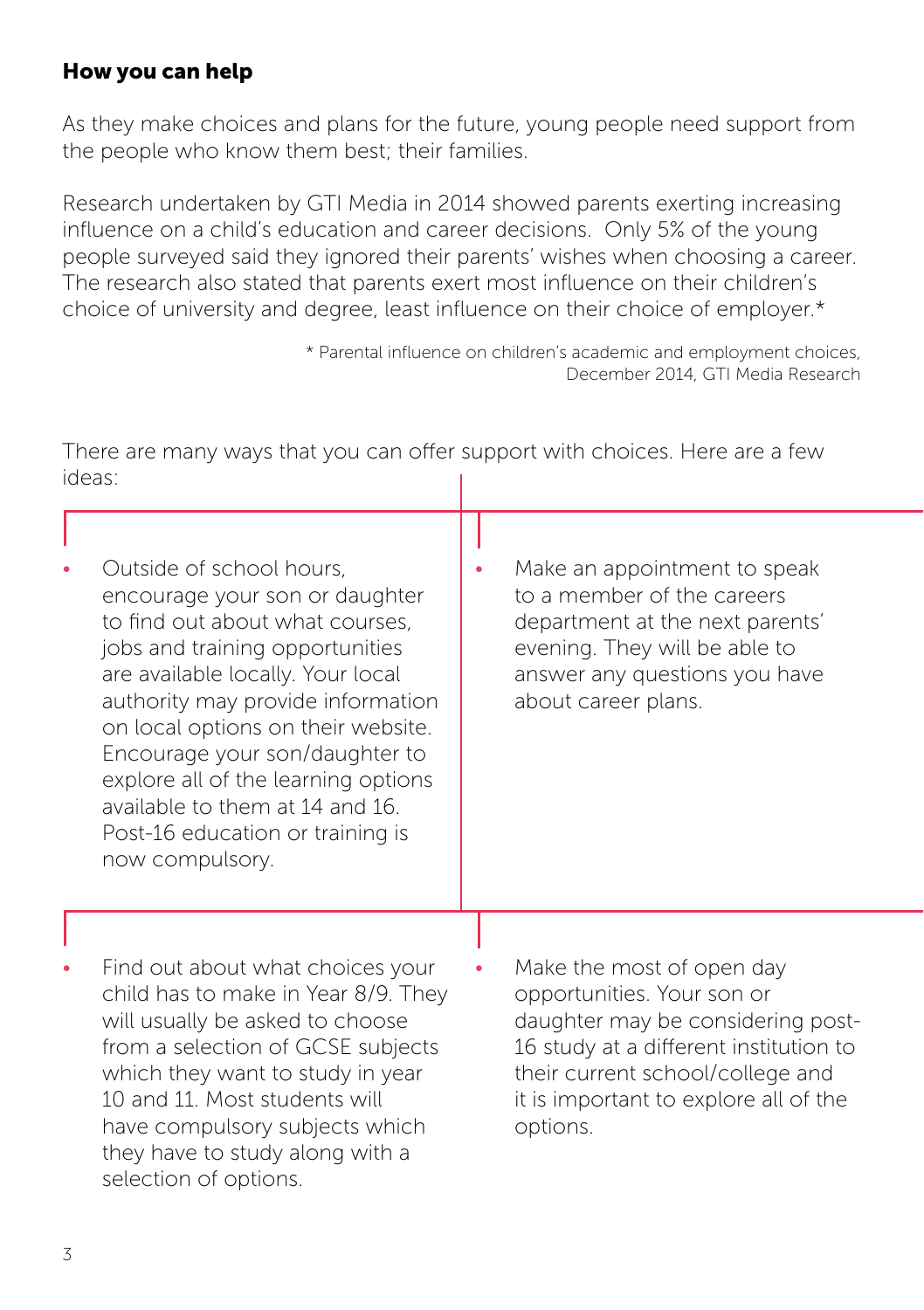

- Ask the school or college if they have access to any programs that you and your child can use at home over the internet. CASCAID programs offer access at home for pupils of a licensed school so you have the opportunity to get involved with careers planning.
- There are alternatives to 'traditional' higher education options which your child may wish to investigate. School Leaver Schemes are offered by a growing number of large employers who employ young people at the age of 18/19 and also fund them to study for a recognised qualification, often a degree.

- Talk to your son or daughter about careers they are interested in. Find out what they know already and encourage them to visit the careers library to find out more.
- If your son or daughter has completed a program like Launchpad or Kudos ask them about their results. Even if the careers ideas that are suggested do not appeal, it is still useful to discuss why they have been suggested.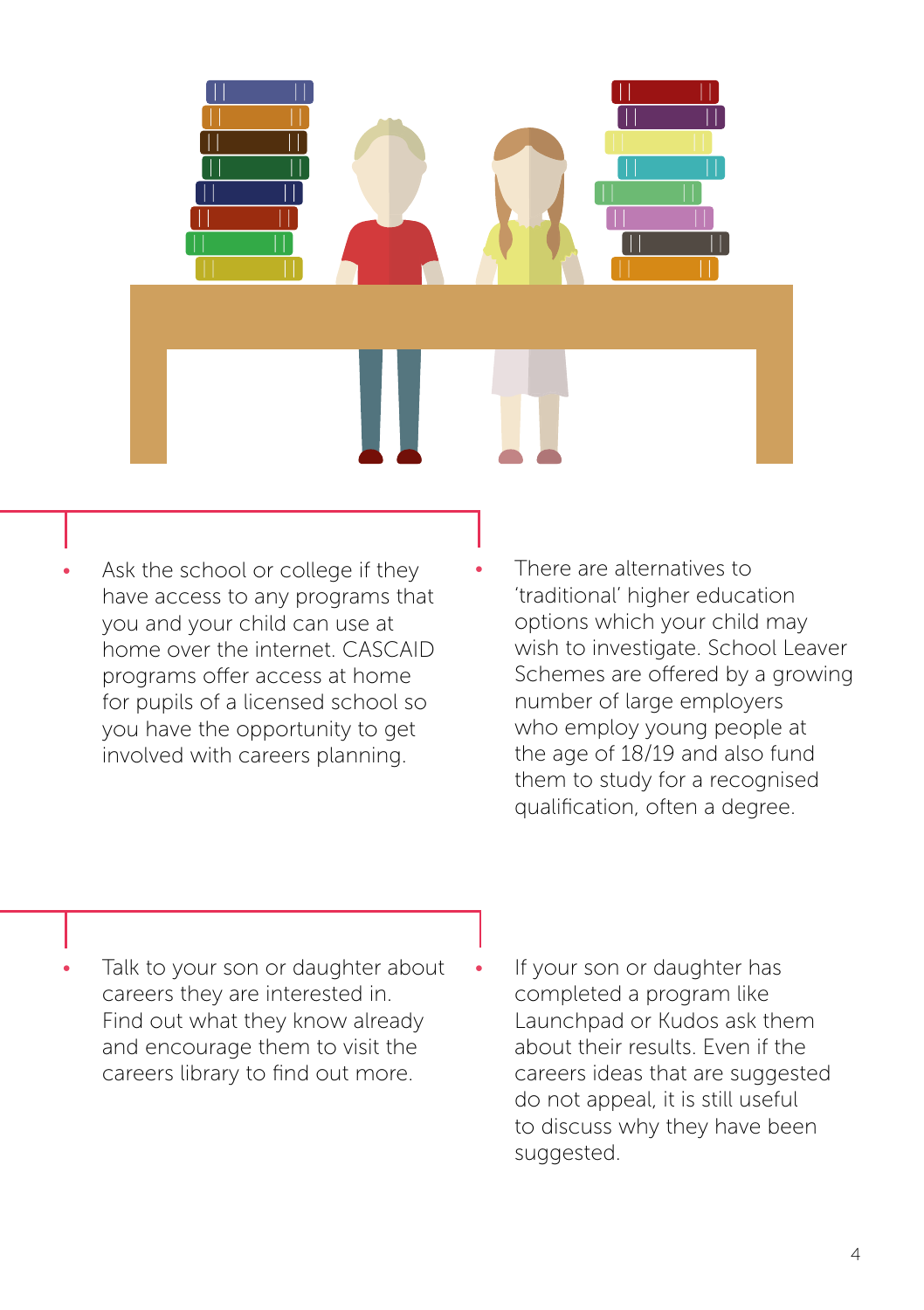- Get involved with plans for post-18 study. If your son or daughter is planning to go to university or college they need to plan carefully. They should think about; what subject/s they want to study, which institutions offer relevant courses, whether the program of study suits them, if there is a work placement as part of the course, if their expected results from A-levels or equivalent meet the entry requirements for the course, whether they want to study close to home or move further afield and whether the campus offers other facilities which are important to them e.g. sports facilities.
- If your school/college does not subscribe to a CASCAID program that you would like to use with your daughter or son, we can offer a single user access which can be purchased for 28 days usage. Call +44 (0) 1509 226868 for more information.

### FAQs for parents

Q: *My child is thinking about an apprenticeship. Aren't they just for mechanics, builders and hairdressers?* 

> There are apprenticeships available on a huge range of careers, including those which might be considered as traditionally academic. Apprenticeships are available in accountancy, law, business as well as care, engineering, hospitality, IT, retail and many more. An apprenticeship will offer your son or daughter the opportunity to get a nationally recognised qualification whilst getting practical experience. They will also be earning whilst they learn. Apprenticeships are available at a number of levels and can be equivalent to A-levels or a degree.

You can find out more about apprenticeships at www.gov.uk/ government/publications/a-parents-guideto-apprenticeships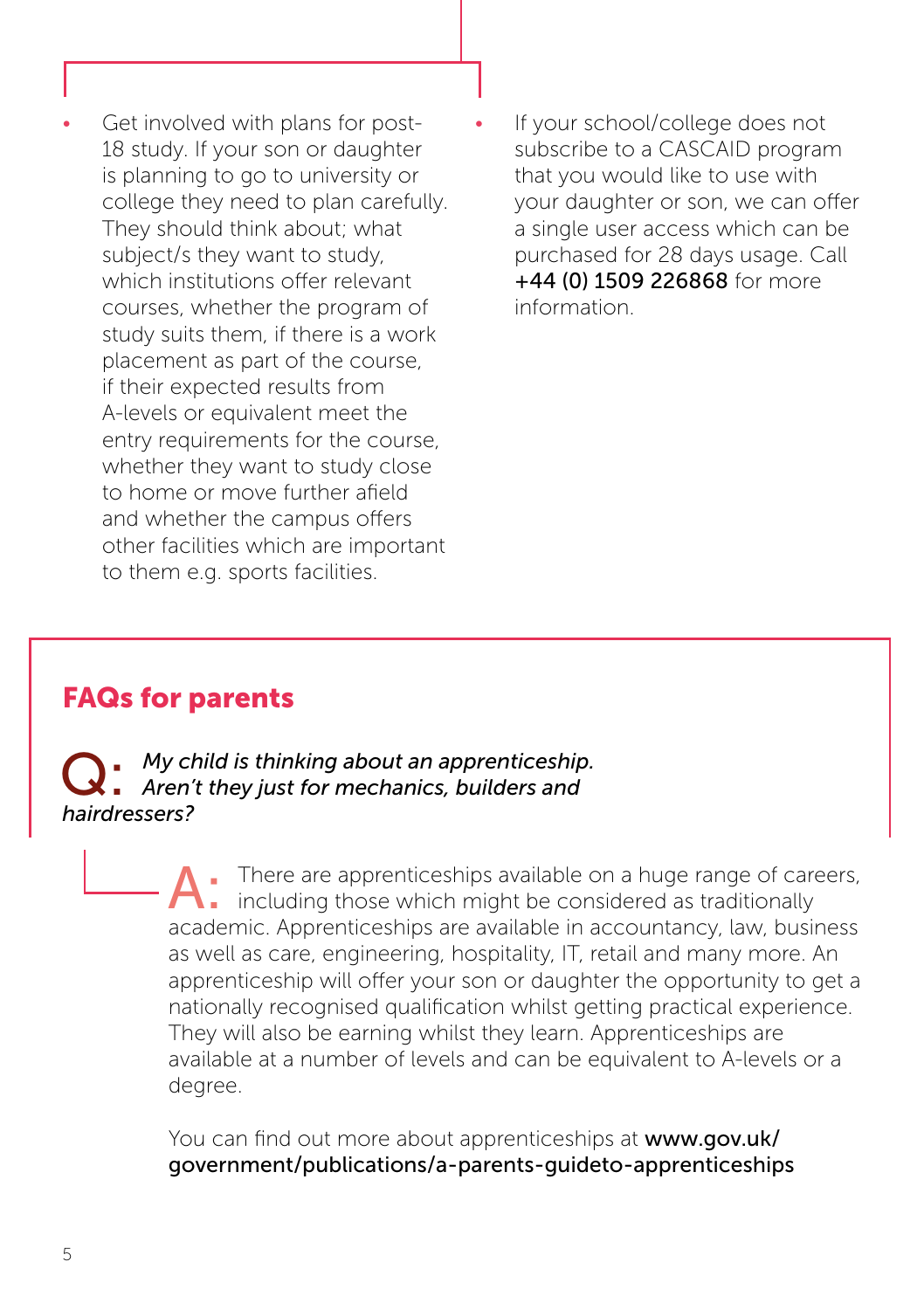# Q: *What are UTCs (University Technical Colleges) and will it help my son/daughter's career to attend one?*

A: UTCs are government funded schools for 14-19 year olds<br>
which have been developed in partnership with universities and employers. They specialise in delivering learning and skills development in technical and scientific subjects.

If your child is keen to pursue a career in a sector such as engineering, manufacturing, health sciences, product design, digital technologies or the built environment, it is worth exploring what a UTC could offer them. Their links with employers and universities provide strong progression opportunities in those sectors. UTCs do not charge fees and tend to take students from multiple local authority areas. Students can attend a UTC from age 14 or from age 16 and the number of UTCs is growing.

You can find out more at www.utcolleges.org

# Q: *I'm concerned about the cost of university. Should I still encourage my child to go?*

A: The increase in university tuition fees and living costs has caused many people to question whether a degree is the right route. It is important to remember that your son or daughter won't be expected to pay back loans for fees and living expenses until they are earning at a specified level. Whilst university does not guarantee a job, there are occupations where a degree or similar is essential or expected.

Going to university will equip your son or daughter with a broad range of skills and experiences.

However, for a lot of careers university isn't the only option. Many employers now offer a work-based training route for both 16 and 18 year-olds.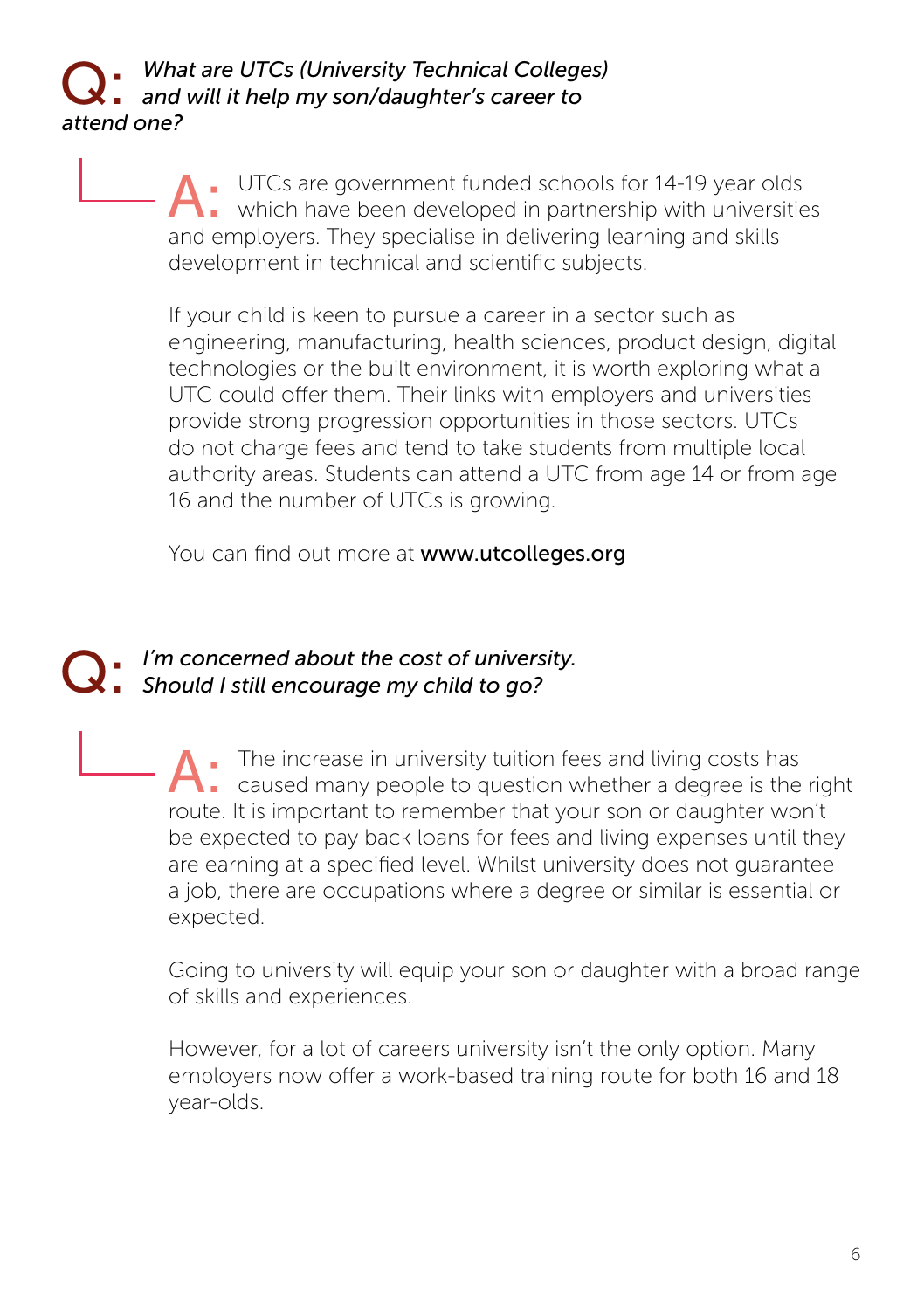# Q: *My child knows what career they want to do. How do I find out what the best route in is?*

A: For most careers there are a number of entry routes. Some<br> **A**: routes are based on achieving qualifications. Others are based on experience.

Many people do not follow a 'typical' route into a career. Many employers have structured graduate, school leaver and apprenticeship programs in which they take young people on. Equally they will recruit people who have gained experience elsewhere. Careers resources such as those produced by CASCAID will show the typical entry routes. Your son or daughter could also research employers that recruit for the careers that they are interested in, to find out what schemes they offer for new entrants.

### Q: *Is work experience a good idea?*

Most young people will get enormous benefit out of some interaction within a work environment. Being in a working environment and interacting with people who they haven't encountered before helps them to develop skills and can help to confirm whether or not it's the type of environment that they want to work in.

Schools aren't required to provide work experience for pre-16 students but it is a good idea.

Some students organise placements themselves during school holidays. If your child is looking for an employer to provide a placement it's worth remembering that most employers operate a range of job roles. For example, if they are interested in computers, don't just look at IT companies. Organisations of all sizes and types use technology and will probably have an IT function.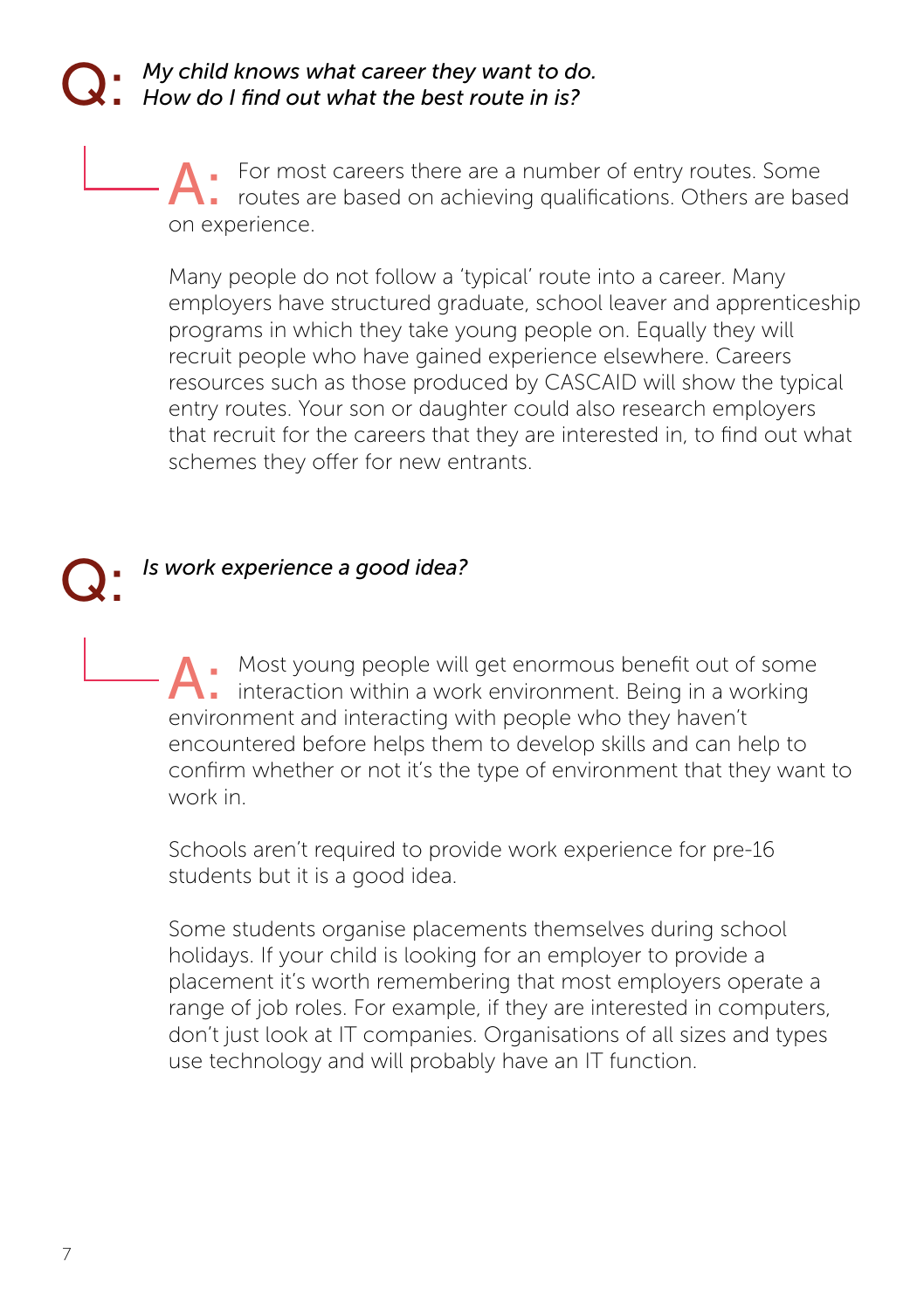### What can I do to help my child get the skills *that employers want?*

Many employers state that they feel that young people are not ready for the workplace. Schools, colleges and universities provide knowledge and skills but there are many other ways that young people can develop and demonstrate their skills.

Encourage your son or daughter to engage in activities that will require them to learn and grow skills that will help their future career plans. If they are interested in a career which will require them to write, they could create their own blog on a topic that interests them. This will help them to get valuable experience of writing interesting content as well as giving them something to show potential employers.

If they are interested in working with children, they could volunteer with a group such as Brownies or Cubs.

If they are interested in website design they could create their own website.

### What next?

Providing support and encouragement is immensely important and the more you know about what information, advice and guidance is available and where it can be accessed the better.

Don't be afraid to contact your school/college if you have any questions.

However, it is important to include your child as, ultimately, it is their future. With the right information, advice and guidance young people can make informed decisions about their future and be prepared to make the most of every opportunity.